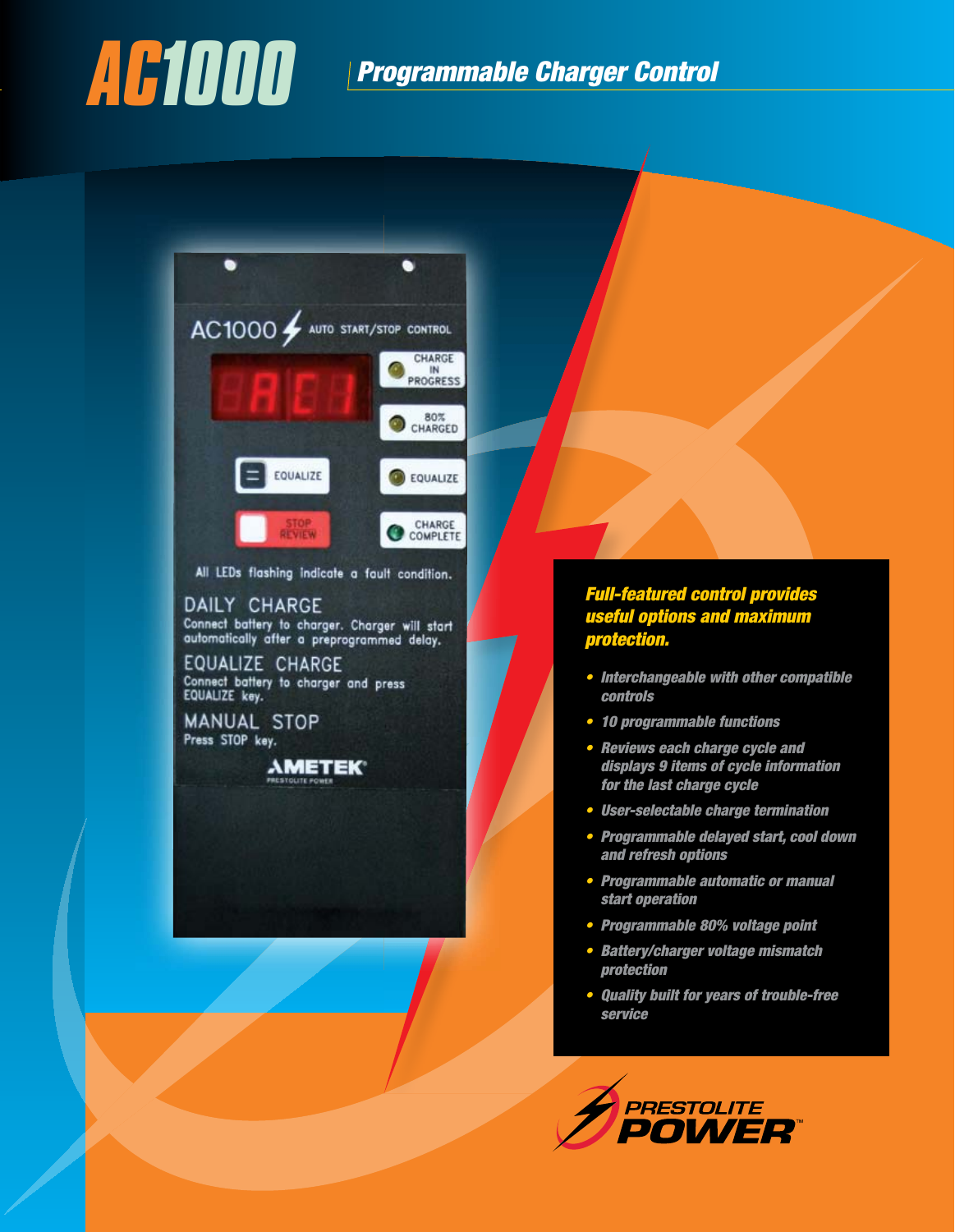## *AC1000 Programmable Charger Control*



#### *Charge cycle review*

Displays 9 items of cycle information for the last charge cycle including:

- 1. Amp-hours returned
- 2. Start to 80% time
- 3. 80% to termination time
- 4. Battery open circuit voltage
- 5. Start current
- 6. Start volts/cell
- 7. Finish current
- 8. Finish volts/cell
- 9. Charge termination code

#### *User adjustable 80% voltage point*

The AC1000 control may be set for an average 80% voltage point of 2.31 volts/cell to 2.59 volts/cell. In cold storage applications, ensure a complete charge by using the dip switch on the PC board to program the proper 80% point.

#### *Automatic or manual equalize operation*

An equalize charge of three hours beyond a normal charge termination can be selected manually or automatically. Automatic equalization can be programmed by the number of charge cycles, from 0 to 30. When the automatic equalize function is selected, the manual pushbutton is disabled to prevent unnecessary equalize charges.

#### *Delayed start*

Program the AC1000 to delay the start of charge for up to 24 hours. With the selection of delayed start and upon connection of a battery "dS" appears on the digital display and flashes until the delay time reaches zero at which time charging will start. Use delayed start for battery cool-down before recharging to increase battery efficiency and extend battery life. Program different delay times to stagger-start charging of batteries to ease high-peak energy demands.

#### *Refresh charge*

Featuring an adjustable 8 to 99 hour refresh charge timer, the AC1000 can be used to provide a refresh charge to stored batteries to replace normal losses associated with storage. Similarly, in situations where it is anticipated that the battery and charger will be left connected for a period of time after charging – for instance, in the event of a long weekend or a

week-long company shutdown – the AC1000 can be programmed to automatically provide a refresh charge to ensure a fully charged battery when you need it.

#### *Push-to-start operation*

In push-to-start operation, the charge cycle will not start until the stop/review pushbutton is pressed. This allows the operator to have complete control when starting the charge cycle.

#### *Fault lock-out operation*

With fault lock-out, in the event of an abnormal shutdown, disconnecting and reconnecting a battery will not clear the status lamp and the charger will not resume normal operation. Pressing the stop/review pushbutton will clear the status lamp and the charger will begin normal operation.

#### *Cool down option*

The AC1000 can be programmed to delay illumination of the "Charge Complete" LED until after a specified cool down time has elapsed. Adjustable from 0-8 hours, this efficient feature helps to prevent battery overheating and extend battery life.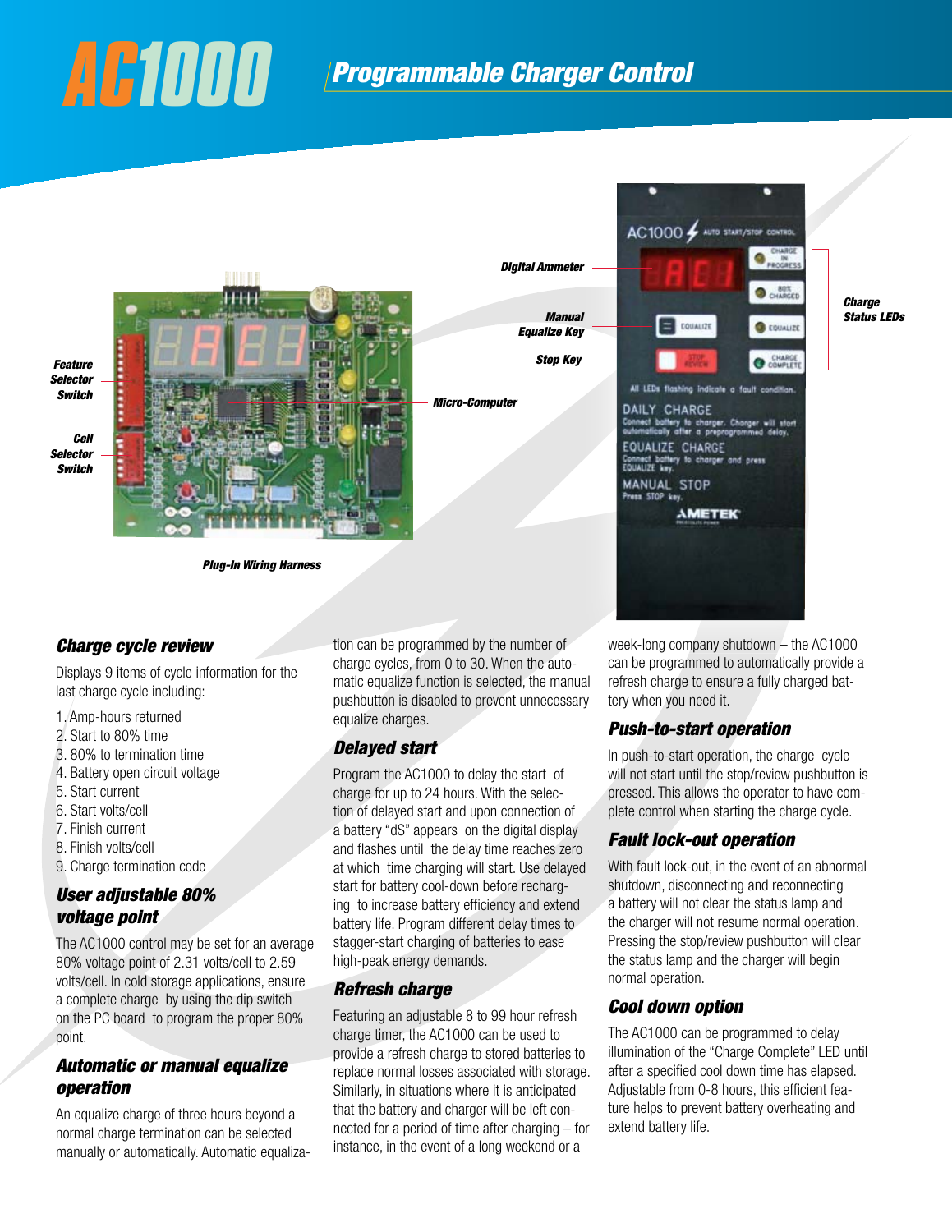#### *Extended run time*

In severe battery applications such as cold storage, the AC1000 can be programmed to extend charge time for up to one additional hour past normal termination.

#### *Back-up timer protection*

The AC1000 is equipped with two backup timers for additional battery protection. These backup timers terminate the charge if (1) the battery is not 80% charged in 10 hours or (2) the charge is not completed within 5 hours after reaching 80% charged. These timers protect the battery from excessive overcharging – and possible permanent damage.

#### *New battery recognition after AC fail*

After an AC fail during the battery charging process, charging will resume provided there has not been a battery change. If a change occurred, the AC1000 will recognize the presence of a "new" battery and begin a new charge operation.

#### *AC power charge cycle reset option*

When this option is enabled the charge cycle will completely restart anytime AC power is removed and then restored. This is valuable in situations where the battery and charger are hard wired together.

#### *Quality built for years of trouble-free service with energy-saving options*

Quality is the driving force behind our products. Engineered to be the best, our chargers and controls are designed to meet the many challenges associated with charging batteries. Unmatched in reliability and value, our products are subject to intensive quality control and test procedures to ensure many years of trouble-free service. Reduce charging costs with programming options that can result in savings of time and energy.

#### *Automatic start/stop*

When the battery is connected to the charger, the AC1000 automatically begins charging after an initial 5 second delay to allow for safe connection. The AC1000 also automatically terminates the charge cycle when complete – and the green CHARGE COMPLETE LED is illuminated for easy identification.

### *PT/DV/DT Charge Termination*

The AC1000 utilizes our patented charge termination technique, DV/DT, or rate of change of battery voltage with respect to time, with proportional time (PT) to determine when to terminate a charge cycle. The length of time it takes the battery to reach the 80% charged point determines the sampling rate. This termination method ensures a precise charge every time, never under or over charging, even on lightly discharged batteries. This technique used in conjunction with the tapered curve of



the ferroresonant chargers, ensures that the rate of change for both battery voltage and current always provides an efficient and accurate termination of charge.

Should the user prefer a voltage/time charge termination, the AC1000 can be set for this popular termination method through available programming options.

#### *One control for 6, 12, 18, 24, 36 or 40 cell batteries with 100, 200, or 400 ampere full-scale digital ammeter*

The AC1000 can be programmed to charge 6, 12, 18, 24, 36 or 40 cell batteries with 100, 200, or 400 ampere full-scale digital ammeter. The AC1000 is pre-programmed at the factory when it is

purchased with a charger. If the control is purchased separately or needs to be changed to match a battery, it is programmed by simply selecting the appropriate cell's dip switch and programming the appropriate ammeter scale on the control printed circuit board. This flexibility reduces spare parts inventory expense.